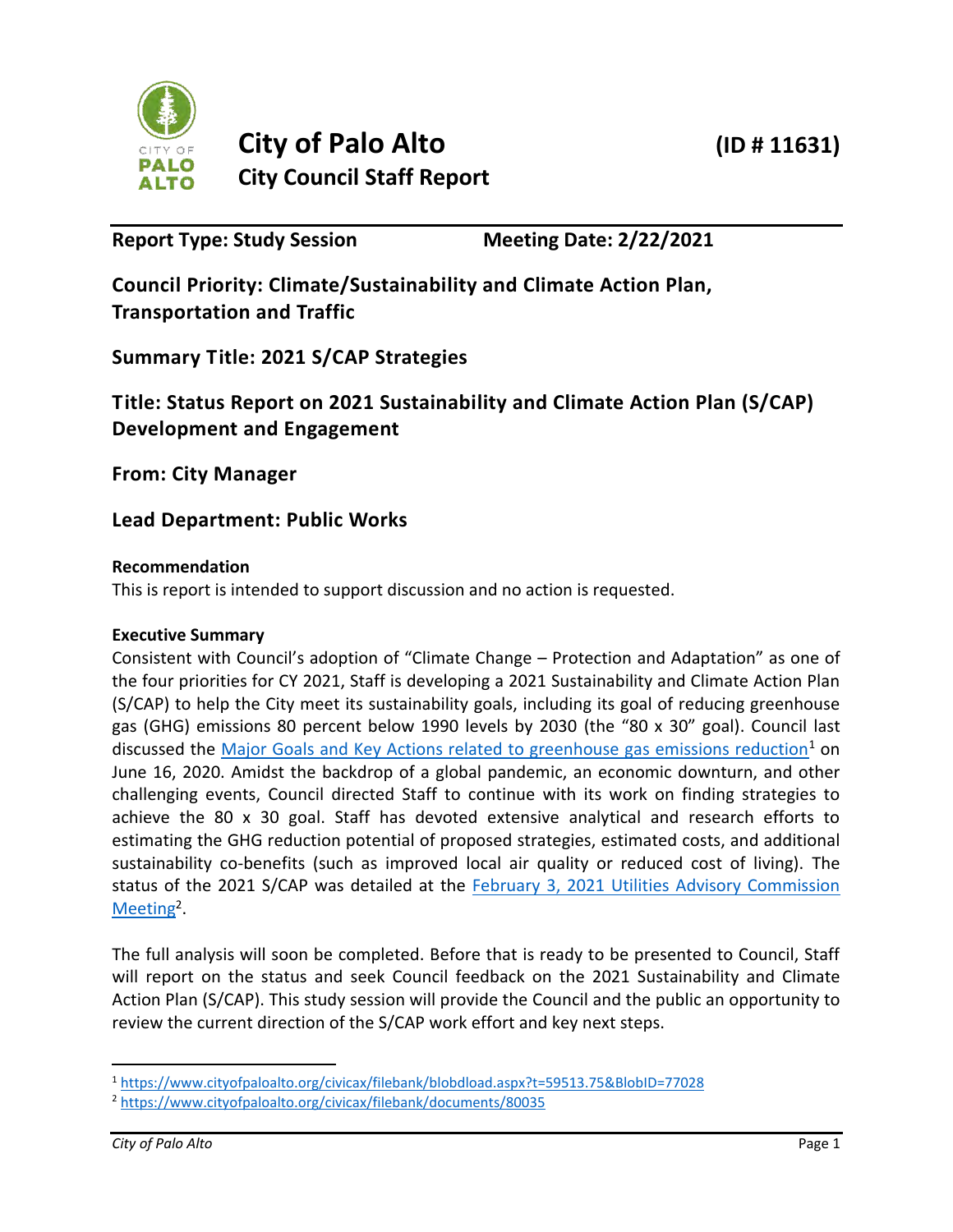## **Background**

In April 2016, City Council adopted the ambitious goal of [reducing GHG emissions to 80 percent](http://www.cityofpaloalto.org/news/displaynews.asp?NewsID=3534&TargetID=268)  [below 1990 levels by 2030](http://www.cityofpaloalto.org/news/displaynews.asp?NewsID=3534&TargetID=268)<sup>3</sup> (the "80 x 30" goal) - 20 years ahead of the State of California 80 x 50 target. In November 2016 the Council adopted the [S/CAP Framework](http://www.cityofpaloalto.org/civicax/filebank/blobdload.aspx?BlobID=60858)<sup>4</sup>, which has served as the road map for achieving Palo Alto's sustainability goals. In December 2017, Council accepted the [2018-2020 Sustainability Implementation Plan](https://www.cityofpaloalto.org/civicax/filebank/documents/63141) "Key Actions" as a summary of the City's work program<sup>5</sup>.

In early 2020, the City launched an S/CAP update to determine the goals and key actions needed to meet its sustainability goals, including the 80 x 30 goal. Staff drafted Potential Goals and Key Actions in seven areas - Energy, Mobility, Electric Vehicles, Water, Climate Adaptation and Sea Level Rise, Natural Environment, and Zero Waste - as a starting point for discussion. Since then, the City has solicited feedback from the community through a virtual on-demand S/CAP Community Engagement Workshop (March 31 - April 14, 2020), the City of Palo Alto [Sustainability website](http://cityofpaloalto.org/climateaction)<sup>6</sup>, and at the [April 13, 2020 City Council Meeting](https://www.cityofpaloalto.org/civicax/filebank/blobdload.aspx?t=53475.02&BlobID=76048)<sup>7</sup>. Staff reviewed all feedback received between January 22, 2020 and April 30, 2020 and incorporated it into updated Proposed Goals and Key Actions that were presented to Council at the June [16, 2020](https://www.cityofpaloalto.org/civicax/filebank/blobdload.aspx?t=59513.75&BlobID=77028)  [Council Meeting](https://www.cityofpaloalto.org/civicax/filebank/blobdload.aspx?t=59513.75&BlobID=77028)<sup>8</sup>. Also in June 2020, the Proposed Goals and Key Actions were discussed by the [Utility Advisory](http://cityofpaloalto.org/civicax/filebank/documents/77112) Commission<sup>9</sup>, the [Planning and Transportation Commission](https://www.cityofpaloalto.org/civicax/filebank/documents/77435)<sup>10</sup>, and the Parks and [Recreation Commission](https://www.cityofpaloalto.org/civicax/filebank/documents/77463)<sup>11</sup>. From September to December 2020, Staff hosted a fall S/CAP [Webinar Series](https://www.cityofpaloalto.org/services/sustainability/sustainability_and_climate_action_plan/community_engagement/default.asp)<sup>12</sup> to provide information and engage the community on various topics of the 2021 S/CAP. At the [February 3, 2021 Utilities Advisory Commission Meeting](https://www.cityofpaloalto.org/civicax/filebank/documents/80035)<sup>13</sup>, Staff provided an update on the current direction of the 2021 S/CAP work effort and the detailed and actionable results staff intends to deliver.

### **Discussion**

For the City to continue progress towards its climate and sustainability goals and targets, an update of the S/CAP is necessary to further study the highest impact actions to take. The 2016 S/CAP Framework provided direction and overall goals through 2020. The intent was to update the S/CAP every five years and develop more granular five-year work plans and short-term programs, rather than attempt to build a detailed 14-year work plan.

<sup>3</sup> <https://www.cityofpaloalto.org/news/displaynews.asp?NewsID=3534&TargetID=268>

<sup>4</sup> <https://www.cityofpaloalto.org/civicax/filebank/documents/60858>

<sup>5</sup> <https://www.cityofpaloalto.org/civicax/filebank/documents/63141>

<sup>6</sup> <http://cityofpaloalto.org/climateaction>

<sup>7</sup> <https://www.cityofpaloalto.org/civicax/filebank/blobdload.aspx?t=53475.02&BlobID=76048>

<sup>8</sup> <https://www.cityofpaloalto.org/civicax/filebank/blobdload.aspx?t=59513.75&BlobID=77028>

<sup>9</sup> <http://cityofpaloalto.org/civicax/filebank/documents/77112>

<sup>10</sup> <https://www.cityofpaloalto.org/civicax/filebank/documents/77435>

<sup>11</sup> <https://www.cityofpaloalto.org/civicax/filebank/documents/77463>

<sup>12</sup>[https://www.cityofpaloalto.org/services/sustainability/sustainability\\_and\\_climate\\_action\\_plan/community\\_enga](https://www.cityofpaloalto.org/services/sustainability/sustainability_and_climate_action_plan/community_engagement/default.asp) [gement/default.asp](https://www.cityofpaloalto.org/services/sustainability/sustainability_and_climate_action_plan/community_engagement/default.asp) 

<sup>13</sup> <https://www.cityofpaloalto.org/civicax/filebank/documents/80035>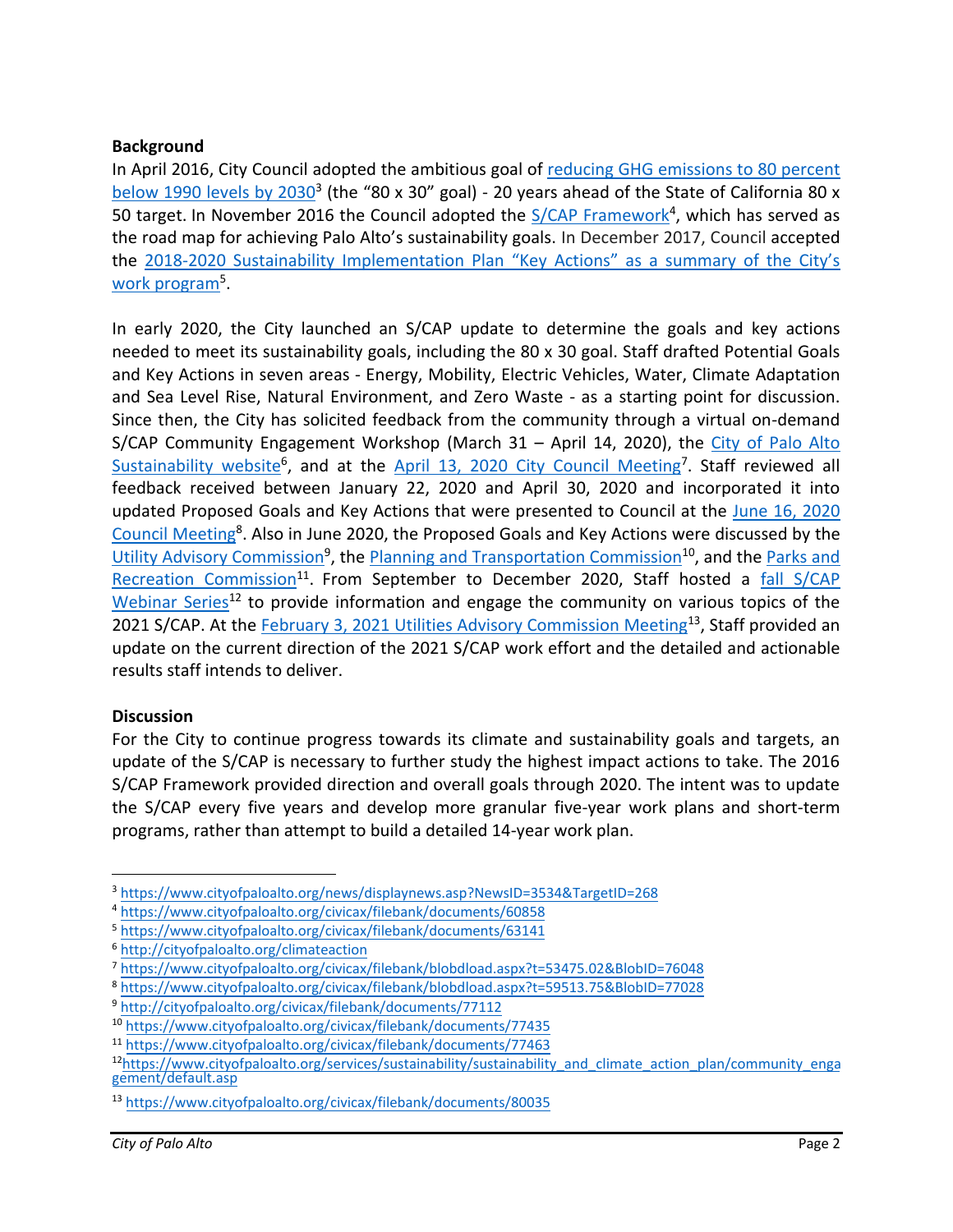Although these are unprecedented times, with a global pandemic, an economic downturn, and other challenging events, Council directed Staff to continue with its work on developing strategies to achieve the ambitious 80 x 30 goal. Staff reviewed the goals and actions in the 2016 S/CAP Framework, the 2018-2020 Sustainability Implementation Plan, the 2018 Zero Waste Plan, the 2030 Comprehensive Plan, the Urban Sustainability Directors Network Greenhouse Gas Reduction High Impact Practices, and the Carbon Neutral Cities Alliance Game Changers list to draft potential strategies, which were then refined based on community, Council, and Commission feedback. Staff reviewed the Climate Action Plans of several other Cities, but none of the strategies reviewed have the specificity, detail, or scope needed to meet the 80 x 30 goal. Staff has devoted extensive analytical and research efforts to estimating the GHG reduction potential of proposed strategies, estimated costs, and additional sustainability co-benefits (such as improved local air quality or reduced cost of living). Staff, with technical assistance from the City's consultant, AECOM, has taken on this extensive analysis because the standard tool that most cities use – the ICLEI ClearPath tool – does not allow for the inclusion of the unique characteristics of Palo Alto (land use patterns, Electric Vehicle penetration, etc.) and does not have GHG calculators for the detailed strategies proposed.

As the analysis is progressing, a clear story is developing. First, it's clear that rapid action is needed to hold global warming to 1.5°C (3.7°F), the average global temperature at which the world begins to experience significant impacts from climate change. The world has already experienced 1°C (2.5°F) of warming. To inform policy decisions, work is under way to identify how Palo Alto's goals align with global carbon reduction needs to achieve these global warming goals. It is also clear that achieving the emissions reductions needed will be challenging both logistically and financially. Still, early analysis is revealing that the scale of expenditure is such that the community may be able to achieve the city's goals through ambitious actions if there is sufficient consensus to support significant community-wide investment. More work is needed to produce cost estimates that are ready for public presentation, but the scale of spending, if financed over decades, appears likely to be similar to current annual community expenditures on energy. Staff is working to describe how such costs might be financed and distributed in a way potentially acceptable to the community and will be looking to Council for direction on these issues. Staff is also examining impacts to groups with less ability to reduce emissions due to logistical or financial limitations, such as renters, multi-family building owners, small businesses, and lower-income residents, to propose strategies that take these community members' needs into consideration.

In general, this has led to identification of a series of high-level principles to guide analysis and the development of a proposed strategy:

- Assume extensive education and outreach will be needed in the community to build awareness of the need for action, the urgency of action, and to communicate what individuals can do to make a difference.
- Find ways to help early adopters take action. Programs must be comprehensive and easy to participate in. A good customer experience (including in permitting and utility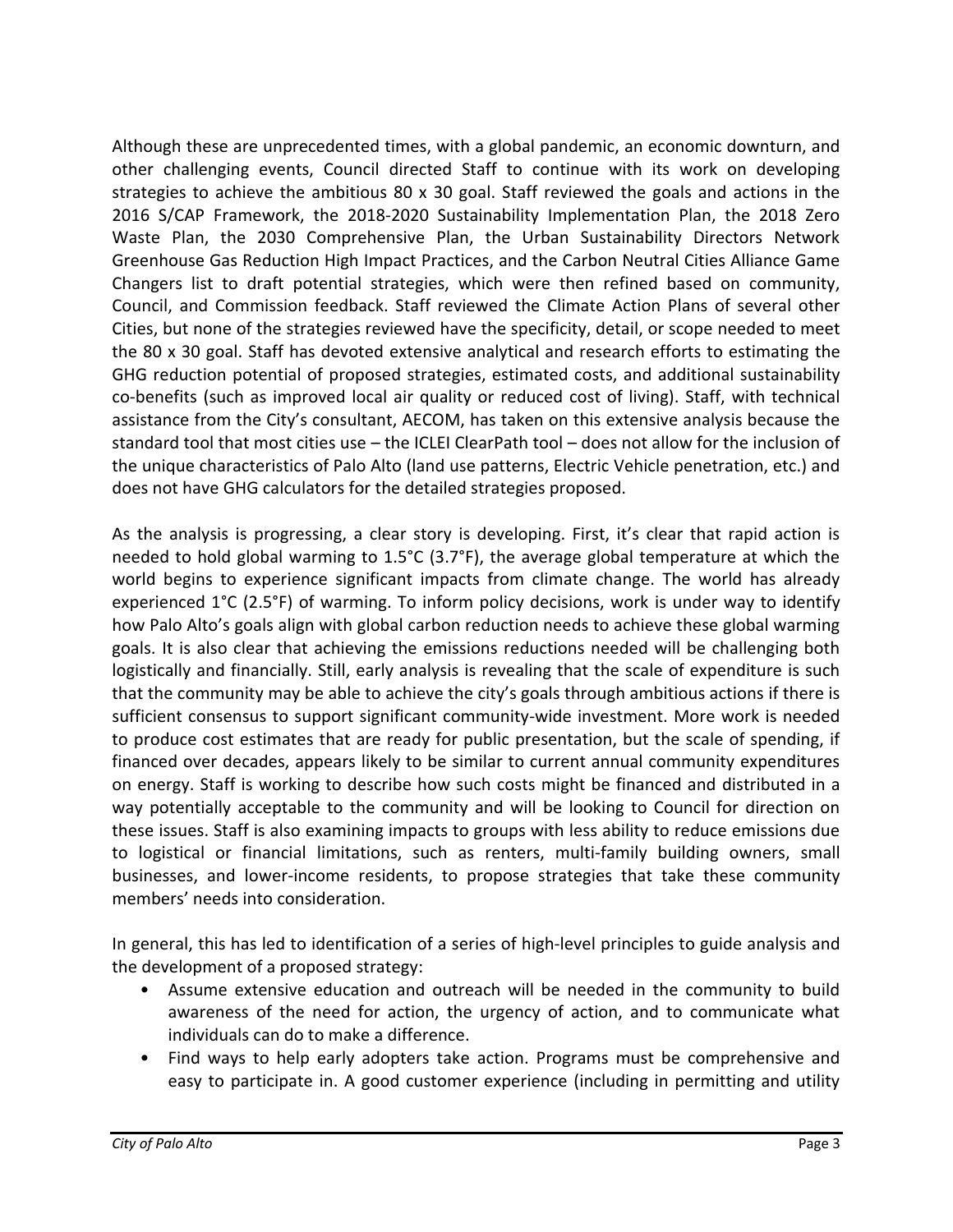upgrade processes) is critical to create positive stories that will encourage others to participate as well.

- Neighborhood-level action should be promoted and rewarded due to the positive cost benefits, and because it is a way to demonstrate how to scale programs up.
- Demonstrate care for small businesses, renters, and low-income residents, finding ways to make participation easier, minimizing impacts, and providing financial incentives were needed.
- Seek ways to leverage outside funding to expand the City's impact once momentum builds.
- Partner with major employers to reduce emissions in ways that align with corporate sustainability goals.
- Only when the community is ready should these efforts be fully scaled up using mandates, carbon pricing, or other systemic tools that may require voter approval. But the City should act with the intent of making the community ready as soon as possible, preferably in the 2022 to 2024 time period.
- To give the community confidence, before going to scale, clear, documented strategies are needed for staffing to handle large numbers of building projects, the utility physical and financial adaptation needed, rate impacts and affordability, resiliency needs, and other indirect impacts.

Staff is developing the following work products to enable Council policy discussion and decisions:

- A 2019 GHG inventory and Business as Usual Forecast to show how much GHG reduction will be achieved if we only implement policies and plans that Council has already adopted and follow California-wide goals and regulations.
- A policy framework to identify the different ways emissions reductions might proceed under different implementation plans, how those scenarios relate to the emissions reductions needed to hold global warming to 1.5°C (3.7°F), and the costs associated with achieving the goals in different ways, including the costs of inaction or delayed action.
- An assessment of the co-benefits of the various S/CAP strategies.
- A detailed assessment by sector of the building and vehicle transformations needed to achieve the goals and the costs of those transformations. Also included are the potential policy tools that could be used to achieve these transformations and the limitations of the tools available to effect change in some sectors.
- A preliminary assessment of the various financing tools available for making the costs of the S/CAP more manageable.

# **Timeline**

The current estimated timeline for release of the S/CAP update is as follows:

- April 2021: Climate Change Work Plan and Earth Day Report Study Session with the results of the 2019 greenhouse gas inventory and Business as Usual Forecast
- May 2021: Council study session on high-level results of technical analysis of the goals and key actions needed to meet the 80 x 30 goal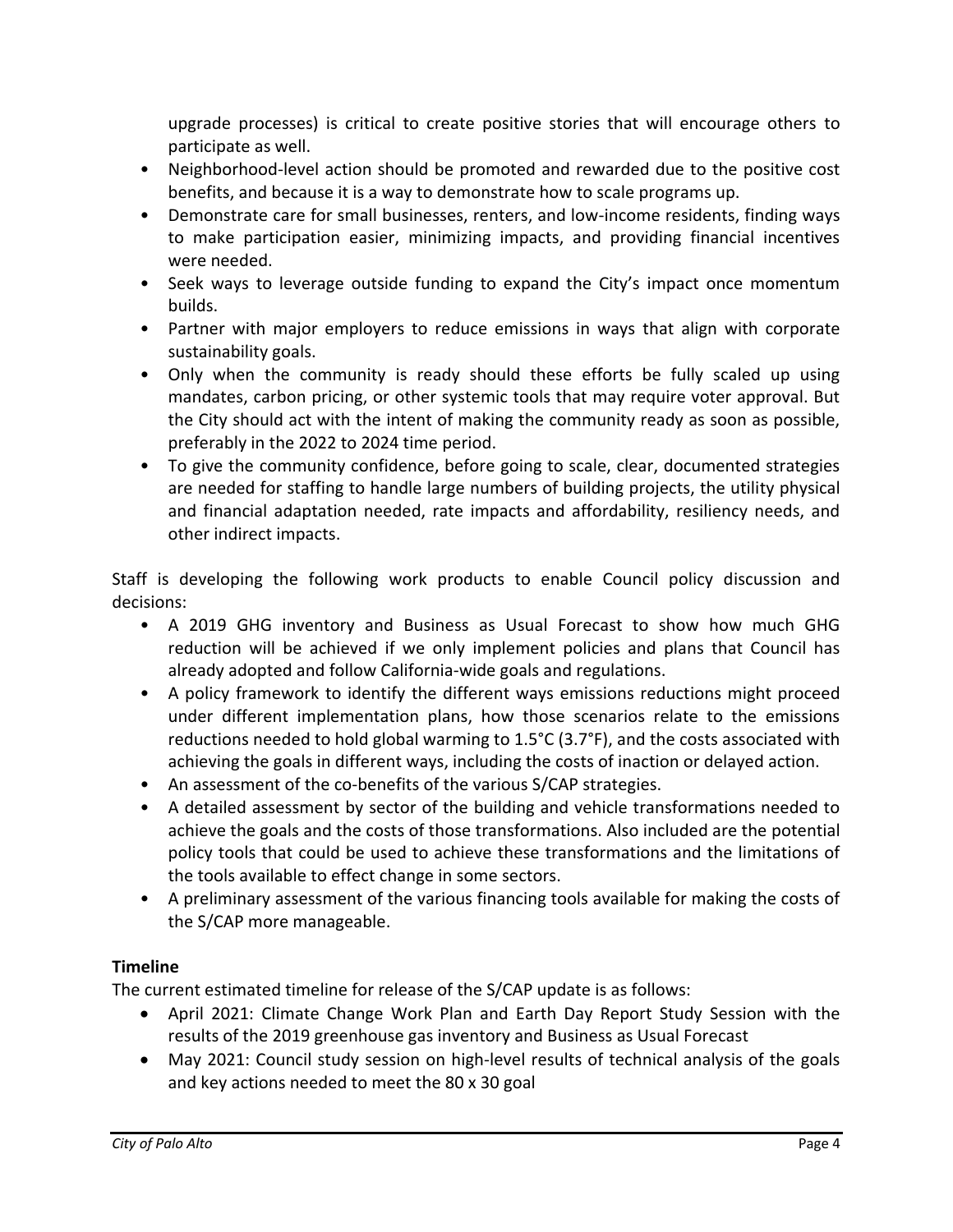- April / May 2021: Public engagement begins on topics discussed with Council
- Spring 2021: Detailed results of technical analysis completed, including the costs and efficacy of goals and key actions proposed to achieve the 80 x 30 goal. Hearings at boards and commissions will take place along with public outreach events.
- Summer 2021: S/CAP presented to Council for acceptance
- By December 2021: California Environmental Quality Act (CEQA) evaluation completed
- By December 2021: S/CAP with CEQA Review presented to Council for approval

## **Stakeholder Engagement**

Staff has pursued a 2021 S/CAP engagement plan which identifies relevant stakeholders, proposed materials, and desired meeting milestones and outcomes. Key steps to date have been a March 31 – April 14, 2020 Community Engagement Virtual Workshop; Council Study Sessions on April 13, 2020 and June 16, 2020; a Utilities Advisory Commission Study Session on May 20, 2020; June 2020 Study sessions with the Utilities Advisory Commission, Planning and Transportation Commission, and Parks and Recreation Commission; and a Fall 2020 S/CAP Webinar series to highlight various topics addressed in the 2021 S/CAP. Topics covered in the Fall 2020 S/CAP Webinar series included: an overview of the Sustainability and Climate Action Plan, Sea Level Rise, All-Electric Homes, Transportation, and the Natural Environment. The webinar recordings, PowerPoint presentations, and questions and answers can be found on the  $S/CAP$  Website<sup>14</sup>. The webinars were generally well received, with an average of 90 participants at each webinar. Many participants responded to the webinar surveys. The following are some examples of ideas supported by survey respondents:

- Further exploration of a carbon fund, carbon "savings account", or vehicle miles travelled (VMT) bank to reduce greenhouse gas emissions
- A ballot measure at some point in the future that raises funds from the community in order to reduce greenhouse gas emissions
- Rebates for electric panel upgrade and electric conduit installation, and a special electric rate for all-electric homes
- A special electricity rate for EVs that would help their decision to switch to an EV
- Participants indicated that working from home; better access, efficiency, and reliability of public transit; closer proximity to amenities (e.g. grocery stores); and safer bike routes would motivate them to drive less.

## **Policy Implications**

The 2021 S/CAP aligns with the following Council Priority for CY 2021: "Climate Change – Protection and Adaptation." The 2021 S/CAP implements the policy objectives of the 2016 S/CAP goal to achieve 80% reductions to emissions by 2030 and the following Comprehensive Plan Implementation Plan Goals:

• Land Use Element

 $\overline{a}$ 14

[https://www.cityofpaloalto.org/services/sustainability/sustainability\\_and\\_climate\\_action\\_plan/community\\_engag](https://www.cityofpaloalto.org/services/sustainability/sustainability_and_climate_action_plan/community_engagement/default.asp) [ement/default.asp](https://www.cityofpaloalto.org/services/sustainability/sustainability_and_climate_action_plan/community_engagement/default.asp)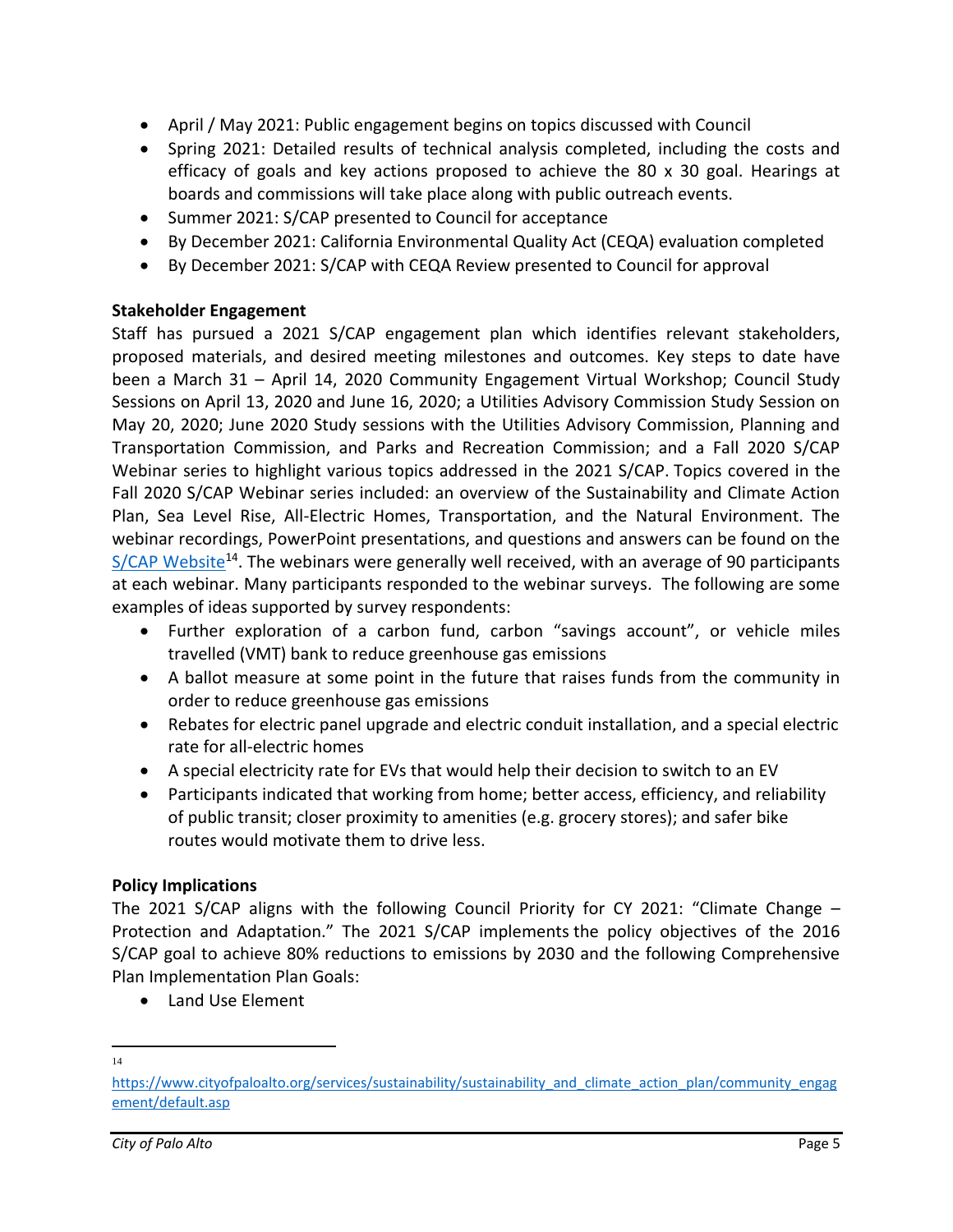- o Goal L-2: An enhanced sense of "community" with development designed to foster public life, meet citywide needs and embrace the principles of sustainability.
- o Goal L-4: Inviting pedestrian scale centers that offer a variety of retail and commercial services and provide focal points and community gathering places for the city's residential neighborhoods and employment districts.
- Transportation Element
	- o Goal T-1: Create a sustainable transportation system, complemented by a mix of land uses, that emphasizes walking, bicycling, use of public transportation, and other methods to reduce greenhouse gas emissions and the use of single occupancy motor vehicles.
	- o Goal T-2: Decrease delay, congestion, and vehicle miles travelled with a priority on our worst intersections and our peak commute times, including school traffic.
	- o Goal T-3: Maintain an efficient roadway network for all users.
	- o Goal T-5: Encourage attractive, convenient, efficient and innovative parking solutions for all users.
	- o Goal T-6: Provide a safe environment for motorists, pedestrians, and bicyclists on Palo Alto streets.
	- o Goal T-8: Influence the shape and implementation of regional transportation policies and technologies to reduce traffic congestion and greenhouse gas emissions.
- Natural Environment
	- o Goal N-2: A thriving urban forest that provides public health, ecological, economic, and aesthetic benefits for Palo Alto.
	- o Goal N-4: Water resources and infrastructure that are managed to sustain plant and animal life, support urban activities, and protect public health and safety.
	- o Goal N-7: A clean, efficient energy supply that makes use of cost-effective renewable resources.
	- o Goal N-8: Actively support regional efforts to reduce our contribution to climate change while adapting to the effects of climate change on land uses and city services.
- Safety Element
	- o Goal S-3: An environment free of the damaging effects of human-caused threats and hazardous materials.

### **Resource Impact**

Funding has been appropriated as part of the FY 2021 Operating Budget in the Office of Sustainability in the Public Works Department, and in the Office of Transportation in the City Manager's Office to develop the 2021 S/CAP with the assistance from **AECOM** Technical [Services, Inc.](https://www.cityofpaloalto.org/civicax/filebank/documents/75333)<sup>15</sup>. The contract with AECOM was approved on February 24, 2020 for Professional

 $\overline{a}$ 

<sup>15</sup> <https://www.cityofpaloalto.org/civicax/filebank/documents/75333>